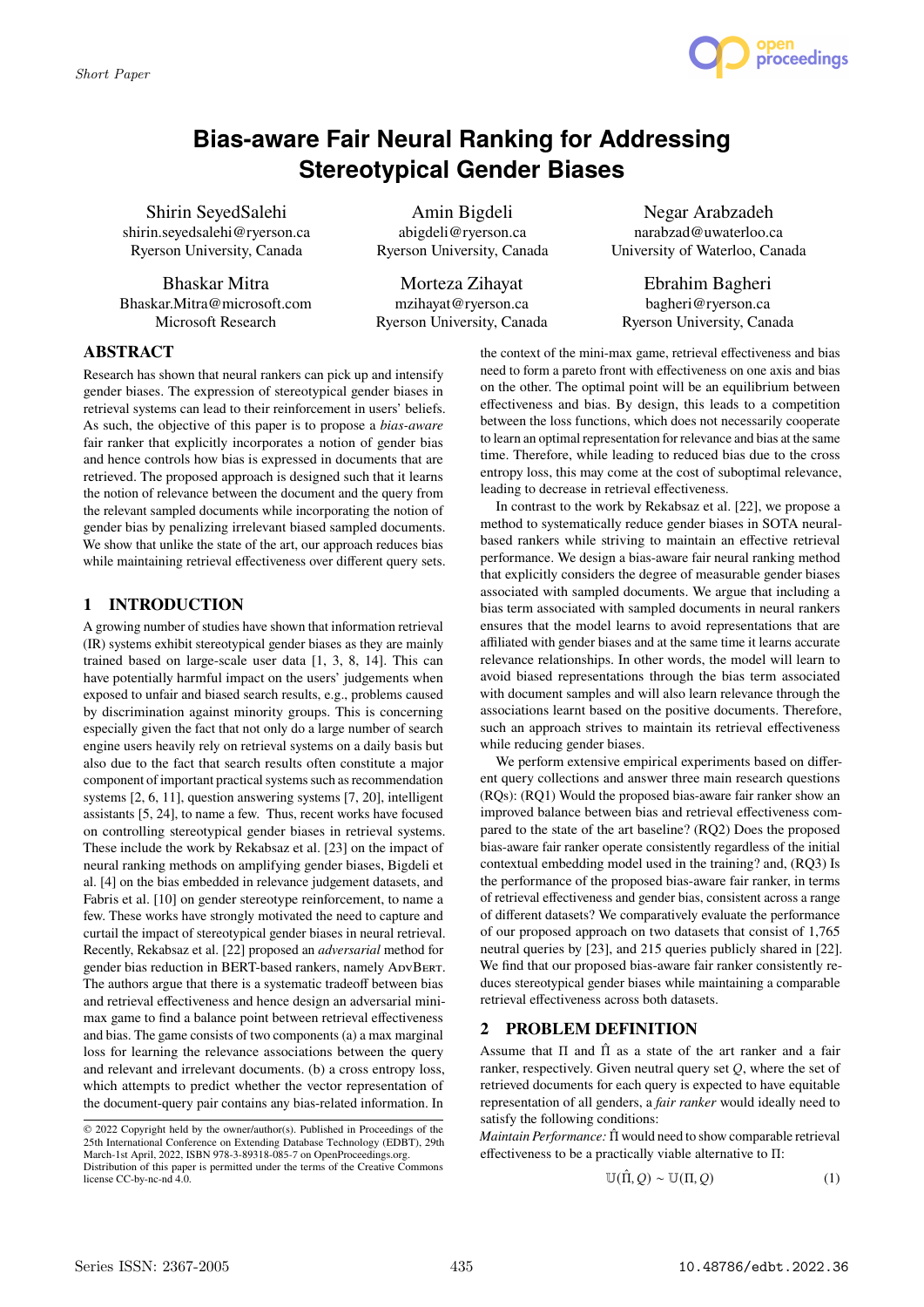where  $U(\Pi, Q)$  shows the effectiveness of  $\Pi$  on  $Q$ .

*Reduce Bias:* Πˆ should exhibit reduced degrees of gender bias on neutral queries to be a more desirable ranker through exposing less stereotypical biases:

$$
\beta(\hat{\Pi}, Q) < \beta(\Pi, Q) \tag{2}
$$

where  $\beta(\Pi, Q)$  is a quantifiable measure of bias as explained in [10, 23]. Our objective is to propose a *fair neural ranker* that exhibits the desirable characteristics outlined in Equations 1 and 2.

## **3 PROPOSED APPROACH**

**Bias-aware Fair Ranker.** While neural rankers have primarily focused on optimizing  $U(\hat{\Pi}, Q)$ , the objective of our work is to also minimize  $\beta(\hat{\Pi}, Q)$ . We hypothesize that it would be possible to reduce the bias exhibited by a neural ranker if the ranker is explicitly introduced to documents with higher degrees of gender bias. As such, we suggest that a fair ranker should incorporate two considerations: (**C1**) it should capture the associations between a query and its relevant documents in order to satisfy Equation 1, and, (**C2**) it should penalize documents with higher degrees of bias such that they are ranked lower compared to less biased documents, especially, when there is low probability for the document being relevant to the query; hence, satisfying Equation 2.

Given query *a*, and  $N^+$  and  $N^-$  relevant and irrelevant documents to  $q$ , one of the widely adopted ranking loss functions in neural rankers [12, 25] is defined as:

$$
L = \frac{1}{n} \sum_{i=1}^{N^+} \sum_{j=1}^{N^-} max(0, m - \Phi(q, d_i^+) + \Phi(q, d_j^-) \tag{3}
$$

where  $d^+$  and  $d^-$  are relevant and irrelevant documents to the input query, respectively, *m* is a margin, and  $\Phi(q, d)$  is the relevance score of document  $d$  w.r.t. query  $q$ . Irrespective of the degree of bias, this function has already shown to be able to effectively capture C1 by ensuring the  $\Phi(q, d^+)$  is maximized and  $\Phi(q, d^-)$  is minimized [12, 13, 25]. To meet C2, we propose to incorporate each document's degree of bias in the loss function such that the neural ranker learns to rank documents with higher degrees of bias at lower ranks. One possible approach is to penalize the relevance of each document to the query based on the degree of bias exposed by that document. That is, we incorporate the degree of bias of each document as a penalty term in  $\Phi(q, d_i^+)$  and  $\Phi(q, d_i^-)$ . This is likely to reduce bias of the retrieved documents since the loss function allows the model to distance highly biased documents from the query.

The loss function in Equation 3 aims at maximizing the relevance score of relevant documents to the query while minimizing the association between negative samples and the query. We penalize the biased relevant documents as  $\Phi_B(q, d_i^+) = \Phi(q, d_i^+) - \Psi(d_i^+)$ and biased irrelevant documents as  $\Phi_B(q, d_i^-) = \Phi(q, d_i^-) +$  $\Psi(d_i^-)$  where  $\Psi(d_i)$  measures the gender bias of document  $d_i$ . We will, later in the experimental setup section, discuss that  $\Psi(d_i)$ can be computed based on the gender bias measures proposed by Rekabsaz et al [23] and Bigdeli et al [4]. Now, we propose to rewrite the loss function of a fair neural ranker as follows:

$$
L = \frac{1}{n} \sum_{i=1}^{N^+} \sum_{j=1}^{N^-} max(0, m - \Phi_B(q, d_i^+) + \Phi_B(q, d_j^-))
$$
 (4)

**Bias-Performance Trade off.** It is possible to argue that penalizing both the positive and negative documents with respect to their degrees of bias can come at the expense of ranker effectiveness for two reasons: **(a)** Those relevant documents that are biased will receive lower likelihood of being retrieved and ranked at the top of the retrieved list of documents. We note that while retrieving biased documents is undesirable outcome, it is also quite undesirable to retrieve irrelevant yet unbiased documents. **(b)** Large-scale relevance judgment datasets often include very sparse relevance judgements per query (e.g., MS MARCO [18], has only 1.06 relevant documents per query on average). Under such circumstances, if the only relevant document is penalized based on its degree of bias, the ranker will not have a chance to learn the concept of relevance.

On this basis, we propose to relax the penalty terms in Equation 4 by capturing the concept of document bias over only negative document samples  $(d^-)$  in the loss function. By relaxing the penalty term associated with positive document samples, although the proposed loss function would not directly penalize positive documents, it would still capture (1) bias through the penalty term associated with negative samples, and (2) the concept of relevance through the association with positive documents and the unbiased irrelevant document samples. By relaxing the penalty term for relevant documents, we rewrite the loss function in Equation 4 as follows:

$$
L = \frac{1}{n} \sum_{i=1}^{N^+} \sum_{j=1}^{N^-} max(0, m - \Phi(q, d_i^+) + \Phi_B(q, d_j^-))
$$
 (5)

From a theoretical point of view, our proposed bias term in the loss function can be seen as a regularizer for the margin. A larger bias value results in a greater margin between the positive and negative relevance scores, which in turn serves as a stricter constraint on the more biased documents. In the case of neural rankers, one could look at the problem in the embedding space. In such space, the training objective is in fact trying to adjust the representation vectors in the embedding space such that for each query representation, the vector representations of its relevant documents are closer to it as compared to the vector representations of the irrelevant documents. In such a scenario, adding bias to the relevance score of the irrelevant document pushes the vector representation of the biased irrelevant document farther away from the vector representation of the query. Therefore, during inference, biased irrelevant documents will gain a smaller score compared to less-biased or even unbiased irrelevant documents. Consequently, the final retrieved list has a higher likelihood of consisting of a lower degree of bias compared to the original model (trained on the original loss function in Equation 3). Furthermore, in our proposed approach, the bias term is only applied to irrelevant documents, and as such, the relevant documents' score is immune from being subject to change due to the added bias term. Hence, the retrieval effectiveness is maintained; hence satisfying both C1 and C2 conditions.

### **4 EXPERIMENTS**

**Passage Collection.** We conduct our experiments on the MS MARCO [18] passage collection dataset that consists of 8,841,822 passages.

**Query Sets.** In order to investigate whether our proposed approach that uses a bias-aware loss function can reduce biases in the ranked list of documents for queries, we require a set of gender neutral queries whose retrieved documents are not expected to exhibit any gender biases. Using gender neutral queries would rule out the potential need to have gender biases within the retrieved document and hence has a better chance of revealing gender bias in the retrieval method. To this end, We employ two query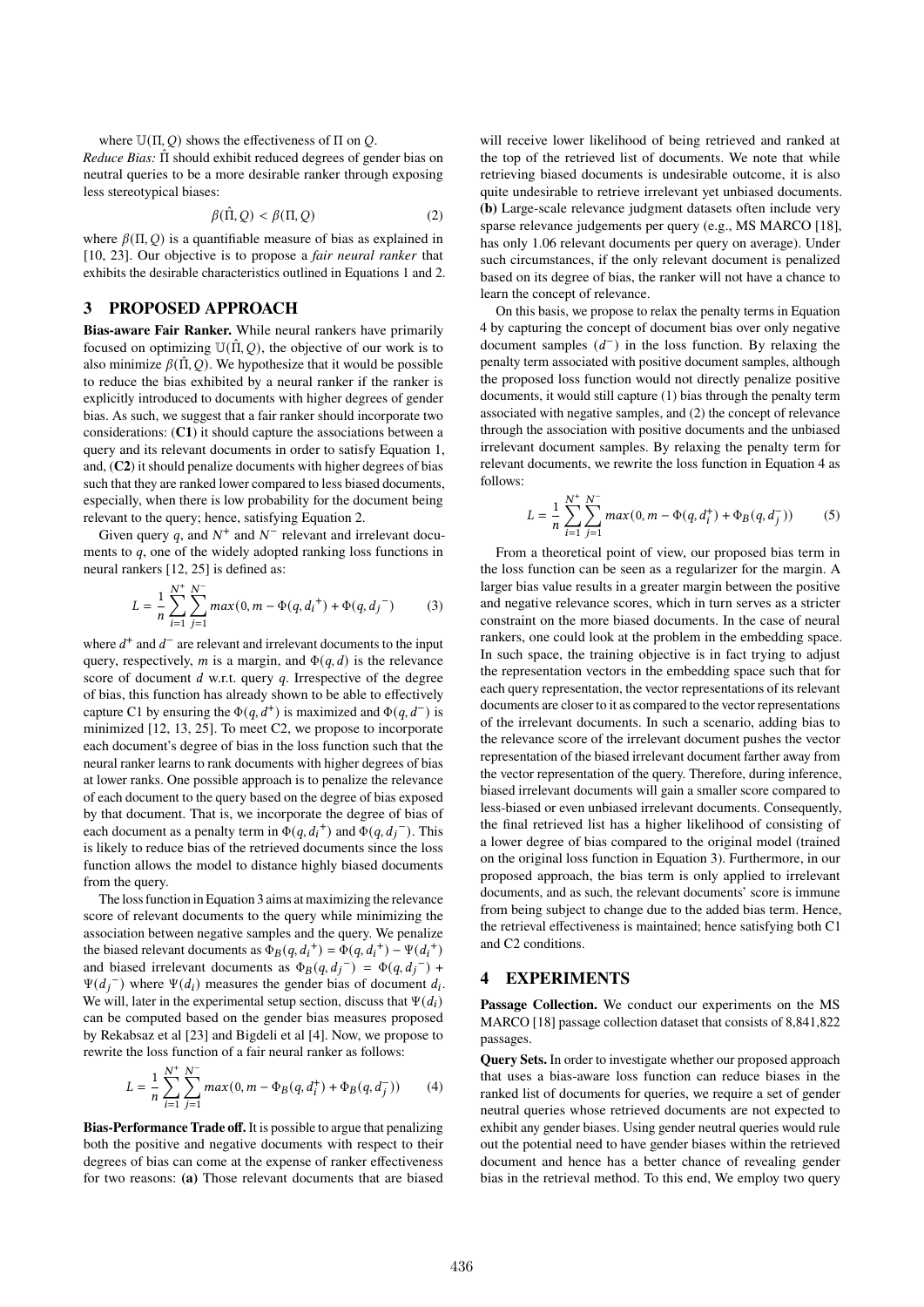|    |  | Cutoff@10 |             |        |
|----|--|-----------|-------------|--------|
| TF |  | Boolean   | <b>LIWC</b> | Models |

**Table 1: Comparison of our approach with Baseline Methods.**

|  |      | Models         |                     | TF                       |          | <b>Boolean</b>               | <b>LIWC</b> |            |  |  |  |
|--|------|----------------|---------------------|--------------------------|----------|------------------------------|-------------|------------|--|--|--|
|  |      |                | Value<br>$\Delta\%$ |                          | Value    | $\Delta\%$                   | Value       | $\Delta\%$ |  |  |  |
|  |      | Original       | 0.006               | $\overline{\phantom{a}}$ | 0.008    | $\qquad \qquad \blacksquare$ | 0.654       |            |  |  |  |
|  | Mini | <b>Ours</b>    | 0.005               | $-22.22\%$               | $\Omega$ | $-94.46\%$                   | 0.595       | $-9.13%$   |  |  |  |
|  |      | <b>ADVBERT</b> | $-0.002$            | $-74.72%$                | $-0.007$ | $-21.47%$                    | 0.426       | $-28.42\%$ |  |  |  |
|  |      | Original       | $-0.031$            | ٠                        | $-0.03$  | ٠                            | 0.664       |            |  |  |  |
|  | Tiny | <b>Ours</b>    | $-0.023$            | $-26.52\%$               | $-0.024$ | $-19.07\%$                   | 0.619       | $-6.79\%$  |  |  |  |
|  |      | <b>ADVBERT</b> | 0.009               | $-71.93\%$               | 0.008    | $-74.12%$                    | 0.467       | $-24.65\%$ |  |  |  |



**Figure 1: Our approach versus ADVBERT based on BERT-mini and BERT-tiny.**

sets that consist of gender neutral queries. The first dataset is a human-annotated dataset introduced in [23], which consists of 1, 765 queries that were labelled as gender neutral by Amazon Turkers. The second dataset is introduced by Rekabsaz et al. [22] and consists of 215 queries that are neutral in nature and do not have inclination towards a specific gender, but their retrieved list of documents could have social gender role stereotypes.

**Neural Rankers.** For training neural rankers, queries and documents are first tokenized and further, due to transformer models' limitations, are truncated to at most 64 and 512 tokens, respectively. The special starting token of BERT ( $[CLS]$ ), which has shown to yield a reasonable representation of the whole sequence [21], allows us to obtain an embedding vector  $e_{CLS}$  for the input tokens, which is obtained when the query and the document are separated by the special token  $[SEP]$  and passed through  $f$ , i.e., the BERT model.  $e_{CLS}$  is then fed into a single layer neural network to obtain the relevance score  $\Phi(q, d)$  as the output. We employ the OpenMatch toolkit [17] for training our models. The network architecture and training hyper-parameters for all of the models are the default settings provided by the OpenMatch.

**Quantifying Bias.** To assess the validity of our assumption that the proposed loss function is able to systematically decrease gender biases in neural rankers, we calculate the gender bias in the final retrieved list and compare it to the gender bias of the list retrieved by the Original model. As required by  $\Psi(d_i)$  in Equations 4 and 5, we adopt two approaches to quantify gender biases: (1) the two metrics proposed by Rekabsaz et al. [23] The first one (Boolean) is based on the presence of biased terms in a document, and the second one considers the term-frequency of biased terms. These metrics are extended to the bias of a retrieved list and are referred to as the ARaB metrics. (2) the method proposed by Bigdeli et al [4], which measures the stereotypical biases present in a document.

| Cutoff $@20$ |                |                        |            |          |                |             |                          |  |  |  |  |  |  |
|--------------|----------------|------------------------|------------|----------|----------------|-------------|--------------------------|--|--|--|--|--|--|
|              | Models         |                        | TF         |          | <b>Boolean</b> | <b>LIWC</b> |                          |  |  |  |  |  |  |
|              |                | Value                  | $\Delta\%$ | Value    | $\Delta\%$     | Value       | $\Delta\%$               |  |  |  |  |  |  |
| Mini         | Original       | 0.004                  | ٠          | 0.007    | $\overline{a}$ | 0.541       | $\overline{\phantom{0}}$ |  |  |  |  |  |  |
|              | <b>Ours</b>    | $-0.001$<br>$-68.59\%$ |            | $-0.004$ | $-45.88\%$     | 0.497       | $-8.29\%$                |  |  |  |  |  |  |
|              | <b>ADVBERT</b> | 0.006                  | 32.62%     | 0.002    | $-68.16\%$     | 0.425       | $-14.5\%$                |  |  |  |  |  |  |
| Tiny         | Original       | $-0.018$               | ٠          | $-0.015$ | -              | 0.548       | -                        |  |  |  |  |  |  |
|              | <b>Ours</b>    | $-0.013$               | $-28.00\%$ | $-0.012$ | $-20.39%$      | 0.477       | $-12.85%$                |  |  |  |  |  |  |
|              | <b>ADVBERT</b> | 0.010                  | $-43.93\%$ | 0.010    | $-34.10\%$     | 0.442       | $-7.44%$                 |  |  |  |  |  |  |

In their work, the authors employ the Linguistic Inquiry and Word Count (LIWC) toolkit [19] for calculating the female or male inclinations of a document. These approaches allow us to show that even with bias metrics that measure bias using completely different ways, our model effectively reduces gender bias.

**Results and Findings.**1 In **RQ1**, we compare our work against the only state of the art method that is focused on bias reduction in neural rankers, namely ADVBERT[22], by comparing the retrieval effectiveness as well as bias reduction of the two methods. We additionally compare our work and ADVBERT against the original rankers. In order to make a fair comparison between our work and AdvBert, we adopt two pre-trained contextual embeddings, namely BERT-Tiny and BERT-Mini as proposed in the ADVBERT paper. We are only able to compare our work against ADVBERT based on the 215 neutral queries set introduced earlier since this is the only dataset for which runs are available for ADVBERT. The results are shown in Table 1 and Figure 1. Considering the first query set and in terms of retrieval effectiveness, our method consistently shows better performance compared to ADVBERT. As seen in Figure 1, on BERT-Mini, our model has only dropped in performance by about ∼ 5% on both @10 and @20 whereas the AdvBert method has experienced between 20 − 25% decline in retrieval effectiveness. More notably, when using BERT-Tiny, our approach increases retrieval effectiveness by ∼ 10% while ADVBERT shows a decrease in retrieval effectiveness between 19 − 22%. From the perspective of bias reduction on the ARaB and LIWC metrics reported in Table 1, we find that both loss functions are able to reduce bias in most of the cases where ADVBERT is showing a greater overall degree of bias reduction. There are several instances where our method show comparable or even higher degrees of bias reduction. This is notable as our bias-aware loss function minimally drops retrieval effectiveness on BERT-Mini and even increases on BERT-Tiny while showing consistent bias reduction. We believe that given the importance of retrieval effectiveness for the usefulness and utility of a neural ranker, it is important for the ranker to maintain retrieval effectiveness while attempting to reduce bias. Based on comparison with ApvBERT, we show that the retrieval effectiveness of this baseline has significantly declined in favor of reduced bias. However, our work takes a more balanced approach where effectiveness is maintained or improved while bias is reduced.

To answer **(RQ2)**, we applied our approach on different contextual embeddings, namely ALBERT, ELECTRA and Distil-RoBERTa. ALBERT [15] introduces two parameter reduction

<sup>&</sup>lt;sup>1</sup>We note that all of our code, models, and results are publicly available online: https://github.com/biasaware1/biasaware.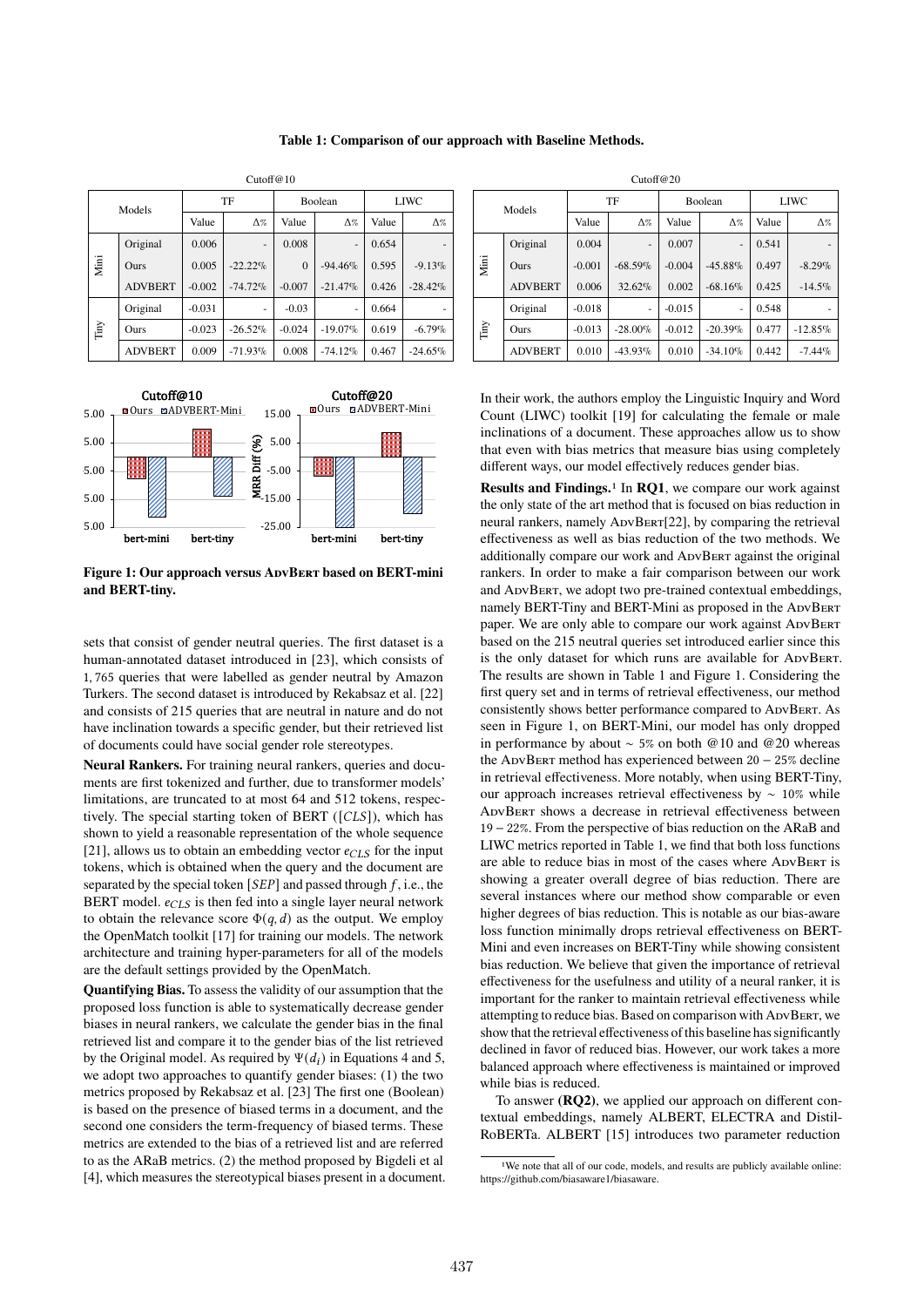#### **Table 2: Retrieval Effectiveness & Degree of Bias based on the 215 query dataset [22].**

|                                           | Cutoff@10  |                          |          |                          |             |            |             |                              |  |            | Cutoff@20                |          |            |          |                          |             |            |  |  |  |  |
|-------------------------------------------|------------|--------------------------|----------|--------------------------|-------------|------------|-------------|------------------------------|--|------------|--------------------------|----------|------------|----------|--------------------------|-------------|------------|--|--|--|--|
|                                           |            | Effectiveness            |          |                          | <b>Bias</b> |            |             | <b>Bias</b><br>Effectiveness |  |            |                          |          |            |          |                          |             |            |  |  |  |  |
| Models                                    | <b>MRR</b> |                          |          | TF                       | Boolean     |            | <b>LIWC</b> |                              |  | <b>MRR</b> |                          | TF       |            | Boolean  |                          | <b>LIWC</b> |            |  |  |  |  |
|                                           | Value      | $\Delta\%$               | Value    | $\Delta\%$               | Value       | $\Delta\%$ | Value       | $\Delta\%$                   |  | Value      | $\Delta\%$               | Value    | $\Delta\%$ | Value    | $\Delta\%$               | Value       | $\Delta\%$ |  |  |  |  |
| <b>ALBERT</b>                             | 0.227      | ٠                        | 0.022    | ٠                        | 0.018       | ٠          | 0.617       | ٠                            |  | 0.234      | $\overline{\phantom{a}}$ | 0.018    |            | 0.015    |                          | 0.533       |            |  |  |  |  |
| $\text{ALEERT}_{Aware}^{Bias}$            | 0.232      | 2.11%                    | 0.020    | $-8.77%$                 | 0.014       | $-20.20%$  | 0.587       | $-4.86%$                     |  | 0.238      | 1.93%                    | 0.016    | $-6.31%$   | 0.013    | $-15.46\%$               | 0.472       | $-11.55\%$ |  |  |  |  |
| <b>BERT Mini</b>                          | 0.203      | $\overline{\phantom{a}}$ | 0.006    | $\overline{\phantom{a}}$ | 0.008       | $\sim$     | 0.654       | $\blacksquare$               |  | 0.207      | $\overline{\phantom{a}}$ | 0.004    |            | 0.007    |                          | 0.541       |            |  |  |  |  |
| <b>BERT</b> Mini <sup>Bias</sup><br>Aware | 0.188      | $-7.44\%$                | 0.005    | $-22.22%$                | 0.000       | $-94.46%$  | 0.595       | $-9.13%$                     |  | 0.193      | $-6.62%$                 | $-0.001$ | $-68.59\%$ | $-0.004$ | $-45.88\%$               | 0.497       | $-8.29\%$  |  |  |  |  |
| <b>BERT Tiny</b>                          | 0.173      | ٠                        | $-0.031$ | ٠                        | $-0.030$    | ۰.         | 0.664       | $\blacksquare$               |  | 0.180      | ٠                        | $-0.018$ |            | $-0.015$ |                          | 0.548       |            |  |  |  |  |
| BERT TinyBias                             | 0.190      | 9.83%                    | $-0.023$ | $-26.52\%$               | $-0.024$    | $-19.07\%$ | 0.619       | $-6.79\%$                    |  | 0.195      | 8.69%                    | $-0.013$ | $-28.00\%$ | $-0.012$ | $-20.39\%$               | 0.477       | $-12.86%$  |  |  |  |  |
| <b>DistilRoBERTa</b>                      | 0.175      | $\overline{\phantom{a}}$ | 0.030    | $\overline{\phantom{a}}$ | 0.013       | $\sim$     | 0.676       | $\overline{\phantom{a}}$     |  | 0.182      | $\overline{\phantom{a}}$ | 0.026    |            | 0.013    | $\overline{\phantom{a}}$ | 0.534       |            |  |  |  |  |
| DistilRoBERTaBias                         | 0.172      | $-2.17%$                 | 0.016    | $-45.68\%$               | 0.007       | $-47.18%$  | 0.694       | $2.59\%$                     |  | 0.177      | $-2.48%$                 | 0.011    | $-55.95%$  | 0.005    | $-59.43\%$               | 0.511       | $-4.32%$   |  |  |  |  |
| <b>ELECTRA</b> small                      | 0.199      | $\sim$                   | $-0.009$ | ٠                        | $-0.012$    | ۰.         | 0.707       | $\overline{\phantom{a}}$     |  | 0.207      | $\overline{\phantom{a}}$ | $-0.005$ |            | $-0.005$ |                          | 0.569       |            |  |  |  |  |
| ELECTRA small $^{Bias}_{Aware}$           | 0.203      | 2.01%                    | 0.005    | $-46.15%$                | $-0.002$    | $-83.37%$  | 0.678       | $-4.03\%$                    |  | 0.210      | 1.25%                    | 0.002    | $-63.80%$  | 0.000    | $-91.82%$                | 0.517       | $-9.09%$   |  |  |  |  |

|                                                     | Cutoff@10  |               |       |                          |             |            |             |                              |  |            | Cutoff@20                |       |            |         |            |       |            |  |  |  |  |
|-----------------------------------------------------|------------|---------------|-------|--------------------------|-------------|------------|-------------|------------------------------|--|------------|--------------------------|-------|------------|---------|------------|-------|------------|--|--|--|--|
|                                                     |            | Effectiveness |       |                          | <b>Bias</b> |            |             | <b>Bias</b><br>Effectiveness |  |            |                          |       |            |         |            |       |            |  |  |  |  |
| Models                                              | <b>MRR</b> |               | TF    |                          | Boolean     |            | <b>LIWC</b> |                              |  | <b>MRR</b> |                          | TF    |            | Boolean |            | LIWC  |            |  |  |  |  |
|                                                     | Value      | $\Delta\%$    | Value | $\Delta\%$               | Value       | $\Delta\%$ | Value       | $\Delta\%$                   |  | Value      | $\Delta\%$               | Value | $\Delta\%$ | Value   | $\Delta\%$ | Value | $\Delta\%$ |  |  |  |  |
| <b>ALBERT</b>                                       | 0.329      |               | 0.078 |                          | 0.058       |            | 1.308       |                              |  | 0.335      | $\overline{\phantom{a}}$ | 0.074 |            | 0.058   |            | 1.126 |            |  |  |  |  |
| $\mathrm{ALBERT}_{Aware}^{Bias}$                    | 0.332      | 0.91%         | 0.072 | $-7.69\%$ %              | 0.054       | $-6.77%$   | 1.266       | $-3.17%$                     |  | 0.337      | 0.57%                    | 0.069 | $-6.46%$   | 0.055   | $-6.14%$   | 1.067 | $-5.22%$   |  |  |  |  |
| <b>BERT Mini</b>                                    | 0.288      |               | 0.065 | $\overline{\phantom{a}}$ | 0.051       | ٠          | 1.329       |                              |  | 0.294      | $\overline{\phantom{a}}$ | 0.065 |            | 0.052   |            | 1.143 |            |  |  |  |  |
| <b>BERT</b> Mini <sup>Bias</sup><br>Aware           | 0.276      | $-4.10%$      | 0.065 | 0.24%                    | 0.049       | $-3.03%$   | 1.220       | $-8.18%$                     |  | 0.282      | $-4.08\%$                | 0.060 | $-8.12%$   | 0.047   | $-10.68\%$ | 1.021 | $-10.70%$  |  |  |  |  |
| <b>BERT Tiny</b>                                    | 0.262      |               | 0.072 |                          | 0.057       |            | 1.307       |                              |  | 0.269      | $\overline{\phantom{a}}$ | 0.071 |            | 0.056   |            | 1.119 |            |  |  |  |  |
| BERT TinyBias                                       | 0.269      | 2.67%         | 0.073 | 0.32%                    | 0.056       | $-1.10%$   | 1.233       | $-5.67%$                     |  | 0.276      | 2.49%                    | 0.070 | $-2.17%$   | 0.055   | $-3.13%$   | 1.026 | $-8.32%$   |  |  |  |  |
| <b>DistilRoBERTa</b>                                | 0.238      |               | 0.086 |                          | 0.066       |            | 1.240       |                              |  | 0.245      |                          | 0.082 |            | 0.066   |            | 1.047 |            |  |  |  |  |
| $\text{DistilRoBERTa}^{Bias}_{Aware}$               | 0.229      | $-3.87%$      | 0.074 | $-13.70\%$               | 0.057       | $-13.59\%$ | 1.176       | $-5.20%$                     |  | 0.236      | $-3.80%$                 | 0.069 | $-16.65%$  | 0.055   | $-16.97%$  | 0.998 | $-4.68\%$  |  |  |  |  |
| ELECTRA small                                       | 0.301      |               | 0.072 |                          | 0.056       |            | 1.336       |                              |  | 0.306      | $\overline{\phantom{a}}$ | 0.070 |            | 0.055   |            | 1.128 |            |  |  |  |  |
| $\text{ELECTRA small}^\textit{Bias}_\textit{Aware}$ | 0.299      | $-0.53%$      | 0.067 | $-6.65\%$                | 0.054       | $-4.44%$   | 1.244       | $-6.89%$                     |  | 0.305      | $-0.29%$                 | 0.062 | $-11.65%$  | 0.050   | $-9.39%$   | 1.048 | $-7.08\%$  |  |  |  |  |

techniques that are capable of reducing the memory usage of BERT, which in effect also increases training speed. ELECTRA [9] proposes a more sample-efficient pre-training task called Replaced Token Detection (RTD) that leverages GAN's for the task of pre-training language models and shows superior performance over BERT. DistilRoBERTa is the distilled version of the RoBERTa pre-trained model [16], which is built on the BERT language masking strategy and aims to improve performance by optimizing BERT's hyperparameters . We report our findings in Tables 2 and 3 for each of the two different query sets, respectively. We observe that our proposed approach improves retrieval effectiveness on three of the contextual embeddings and remain competitive on the other two contextual embeddings (between 2 − 7% drop of effectiveness on two of the contextual embeddings). On the other hand, however, we report that our proposed approach consistently reduces bias in the majority of cases for both variations of the ARaB metric as well as the LIWC metric. As such, we conclude that the utility of our proposed approach is not limited to a certain contextual embedding.

Finally, to answer **RQ3**, we compare across Tables 2 and 3 to investigate if retrieval effectiveness is consistent when comparing the two datasets and if reduction in bias can be consistently seen in both datasets and across all bias measurement metrics. We find that the worst case reduction in retrieval effectiveness was seen on BERT-Mini at cut-off=10 on the first query set, which is 7.44% and the largest improvement is observed on BERT-Tiny on the first query set equal to 9.83%. Otherwise, the degree of retrieval effectiveness remains comparable to the base ranker. We also observe that bias has consistently reduced across both query sets and for all bias metrics. As such, we conclude that the proposed approach is robust to different query sets.

#### **5 CONCLUDING REMARKS**

In summary, we find that: (1) our proposed approach shows a more balanced approach to dealing with gender bias compared to the state of the art method, ADVBERT. While it does not reduce bias as much as AdvBert, it does in fact effectively reduce bias but not at the cost of a significant drop in effectiveness; and, (2) Our proposed approach showed consistent balanced performance on maintaining retrieval effectiveness and reduced bias regardless of the initial contextual embedding that it is trained on and/or the query set that it is tested on; therefore, showing robust behavior.